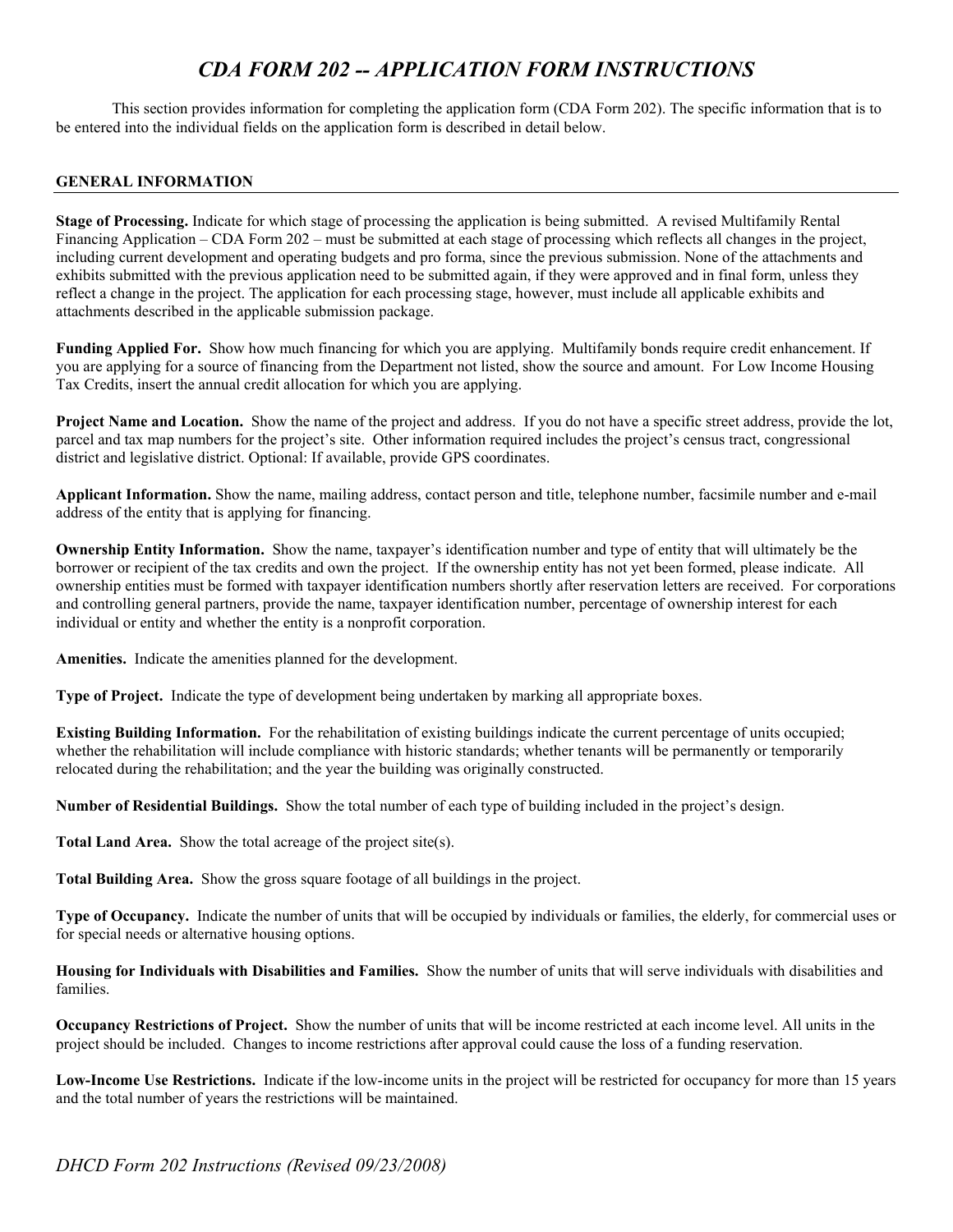**Anticipated Development Schedule.** Show the month and year that each stage of the development has been or is scheduled to be completed. For site control, indicate if the sponsor currently has site control, the date control expires and the expected date the ownership entity will acquire the site. For zoning, indicate the current zoning. If a change or variance of the zoning is necessary, show the date of application, final hearing and final approval. For applications with Low-Income Housing Tax Credits, a sponsor must (a) incur costs in excess of 10% of the reasonably expected basis of the project (the "10% expenditure test") by the later of (i) the date which is six months after the date the Carryover Allocation is issued, or (ii) the end of the year in which the Carryover Allocation is issued, and (b) place the project in service by the end of the second year following the year of the Carryover Allocation. Failure to meet these requirements will result in the loss of the Tax Credits for the project.

Substantial completion is generally the date when 90% of the rehabilitation or construction is complete, all certificates of use and occupancy have been issued, and the architect has issued the certificate of substantial completion. Sustaining occupancy is when the project's income is sufficient to cover operating expenses and debt service for six consecutive months.

## **DEVELOPMENT TEAM**

**Development Team Members.** For each member of the development team, show the entity's name, mailing address, contact person and title, telephone number, facsimile number and e-mail address.

**Development Team History.** Answer each question concerning the history or prior performance of the members of the development team. If you answer yes to any of the questions, provide a brief explanation.

**Minority- or Women-Owned Business Participation.** This voluntary information only needs to be completed if you are requesting consideration as part of a competitive reservation process. Indicate if a minority- or women-owned business is a member of the development team by marking the appropriate box. The business entity must be minority-or women owned and certified either by the State of Maryland Department of Transportation or a local government program.

**Nonprofit Participation.** This section must be completed if the application involves a nonprofit entity and the applicant is requesting consideration under the selection criteria.

**Community-Based Involvement.** If the project involves a public housing authority or a nonprofit entity that is community-based and you are requesting consideration under the selection criteria, complete this section.

**Federally-Designated Qualified Census Tracts, Difficult Development Areas, Rehabilitation and Community Revitalization Plans.** Indicate if the project is located in a Federally-designated Qualified Census Tract (QCT) or Difficult Development Area (DDA). Or, indicate if the project is located in one of the officially designated communities listed. This section only needs to be completed if you are requesting consideration under the selection criteria.

### **PROJECT INCOME**

**Residential Rental Income: Low Income Units.** For all low income units in the project**,** show: the number of bedrooms and baths per unit; the number of units of this size and type; the unit size in net leaseable square footage; tenant paid utilities; and the contract rent to be paid by the tenant. The monthly income is the contract rent, adjusted for utilities, and multiplied by the number of units of this size and type. Calculate annual income by multiplying the monthly income by 12 months. The total net leaseable square footage for all units is the sum of the unit size multiplied by the number of units for each size and type. To calculate the vacancy allowance, multiply the total annual income for the low income units in the project by an estimated vacancy rate. The vacancy rate is based upon an analysis of similar projects in the market area. Subtract the vacancy allowance from the total annual income to determine the effective gross income of the low income units.

**Residential Rental Income: Market Rate Units.** For all market rate units in the project, show: the number of bedrooms and baths per unit; the number of units of this size and type; the unit size in net leaseable square footage; and the contract rent paid by the tenant. The monthly income is the contract rent multiplied by the number of units of this size and type. Calculate annual income by multiplying the monthly income by 12 months. The total net leaseable square footage for all units is the sum of the unit size multiplied by the number of units for each size and type. To calculate the vacancy allowance, multiply the total annual income for the market rate units in the project by an estimated vacancy rate. The vacancy rate is based upon an analysis of similar projects in the market area. Subtract the vacancy allowance from the total annual income to determine the effective gross income of the market rate units.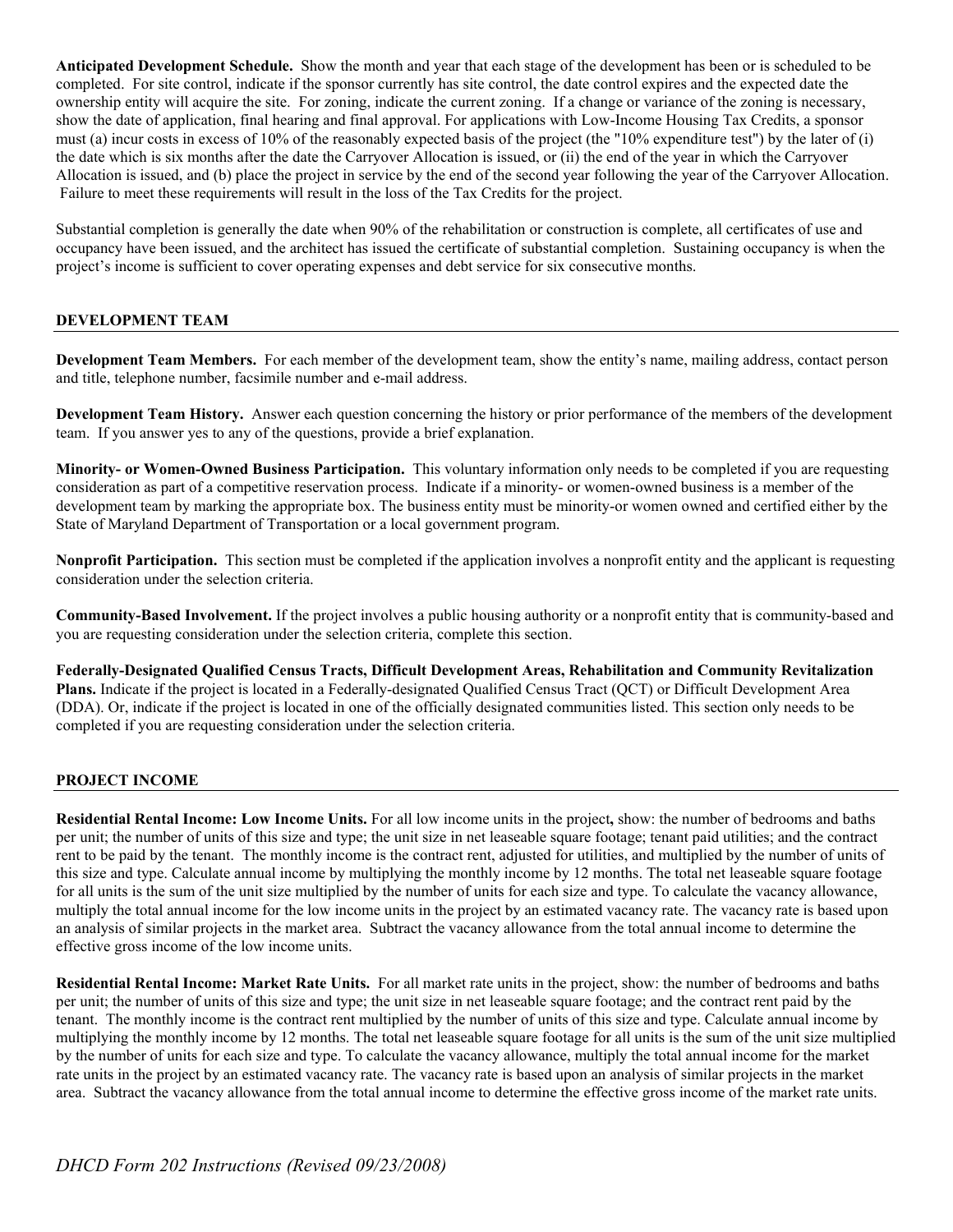**Nonresidential Income.** Nonresidential income includes but is not limited to commercial space, parking, laundry facilities and vending machines. For all nonresidential income in the project, show a description of the income type and/or size; the square footage (if applicable) and the income generated. Calculate annual income by multiplying the monthly income by 12 months. The vacancy allowance is calculated by multiplying the total annual nonresidential income by an estimated vacancy rate that is based upon an analysis of similar projects in the market area. Subtract the vacancy allowance from the total annual income to determine the effective gross income for nonresidential units.

**Effective Gross Income.** This is the sum of the effective gross income for all income producing units in the project (low income, market rate) and nonresidential sources.

**Non-Income Producing Units.** For all community and common spaces included in the project, show the number of units (if applicable) and the square footage of each type of space. The total square footage for all units is the sum of the unit size multiplied by the number of units for each size and type. Manager's units where the occupant is not being charged rent should be included here.

**Tenant Paid Utilities.** If tenants will pay monthly utilities, show the type of utilities by marking the appropriate box.

### **PROJECT EXPENSES**

Fill in the annual estimated expenses for each type listed that is applicable to the project. A management fee is calculated by multiplying the Effective Gross Income by an annual percentage rate. Utility expenses include only those items paid by the owner and should not include tenant paid utilities. If the local government is providing a Payment in Lieu of Taxes (PILOT) agreement, show the total estimated value of the PILOT, the number of years it will be provided, and the annual payment amount under the agreement.

**Total Operating Expenses.** This is the sum of total administrative expenses, total utility expenses, total operating and maintenance expenses, total taxes and insurance and reserve for replacement deposits.

**Net Operating Income.** Calculate the project's Net Operating Income by subtracting the Total Operating Expenses from the Effective Gross Income for all units.

### **USES OF FUNDS**

Fill in the total estimated amount for each use of funds listed that is applicable to the project. For applications requesting Low-Income Housing Tax Credits, show the total costs included in the project's acquisition basis and construction or rehabilitation basis, and those that are not included in the tax credit basis. If you have any questions concerning the costs to be included in the project's tax credit basis or the Low-Income Housing Tax Credit, please consult your accountant or attorney for more information before submitting an application for funding.

**Construction or Rehabilitation Costs.** Net construction costs (shown in the Department's Form 212 – Summary Cost Estimate and Form 215 – Detail Cost Estimate) are construction costs that do not include a builder's general requirements, builder's profit, general overhead, bond premium, construction contingency or other fees. Also indicate the builder's general requirements, builder's profit and overhead, as a percentage of net construction costs. Off-site improvements should not be included as a part of the construction cost; include any off-site improvements under acquisition costs. For limits on builder's general requirements, builder's profit and general overhead refer to the Multifamily Rental Financing Program Guide. Bond premiums include the actual premium paid for performance and payment bonds or the actual cost paid to a lending institution for letters of credit to assure construction completion. A construction contingency of 5% to 10% of the total construction contract is required to fund unforeseen construction work items. **The construction contingency may not be included in tax credit basis**.

**Fees Related to Construction and Rehabilitation.** For the architect's design and supervision fees, show the applicable percentage of the total construction contract. Real Estate Attorney Legal fees directly related to closing the loans are tax credit basis eligible. Legal fees related to the syndication of tax credits must be included under syndication related costs. For limits on the architect's design fee and architect's supervision fee refer to the Multifamily Rental Financing Program Guide.

**Financing Fees and Charges.** Construction interest is calculated on the funds disbursed during the construction loan period based on a projected monthly draw schedule. Mortgage Insurance Premium is the premium charged for mortgage insurance during the construction loan period only. Title and recording costs are those estimated by the title attorney. A financing (soft cost) contingency may not exceed 1.5% of the loan amount to cover unanticipated interest and financing costs. The CDA Commitment Fee is 1.5% of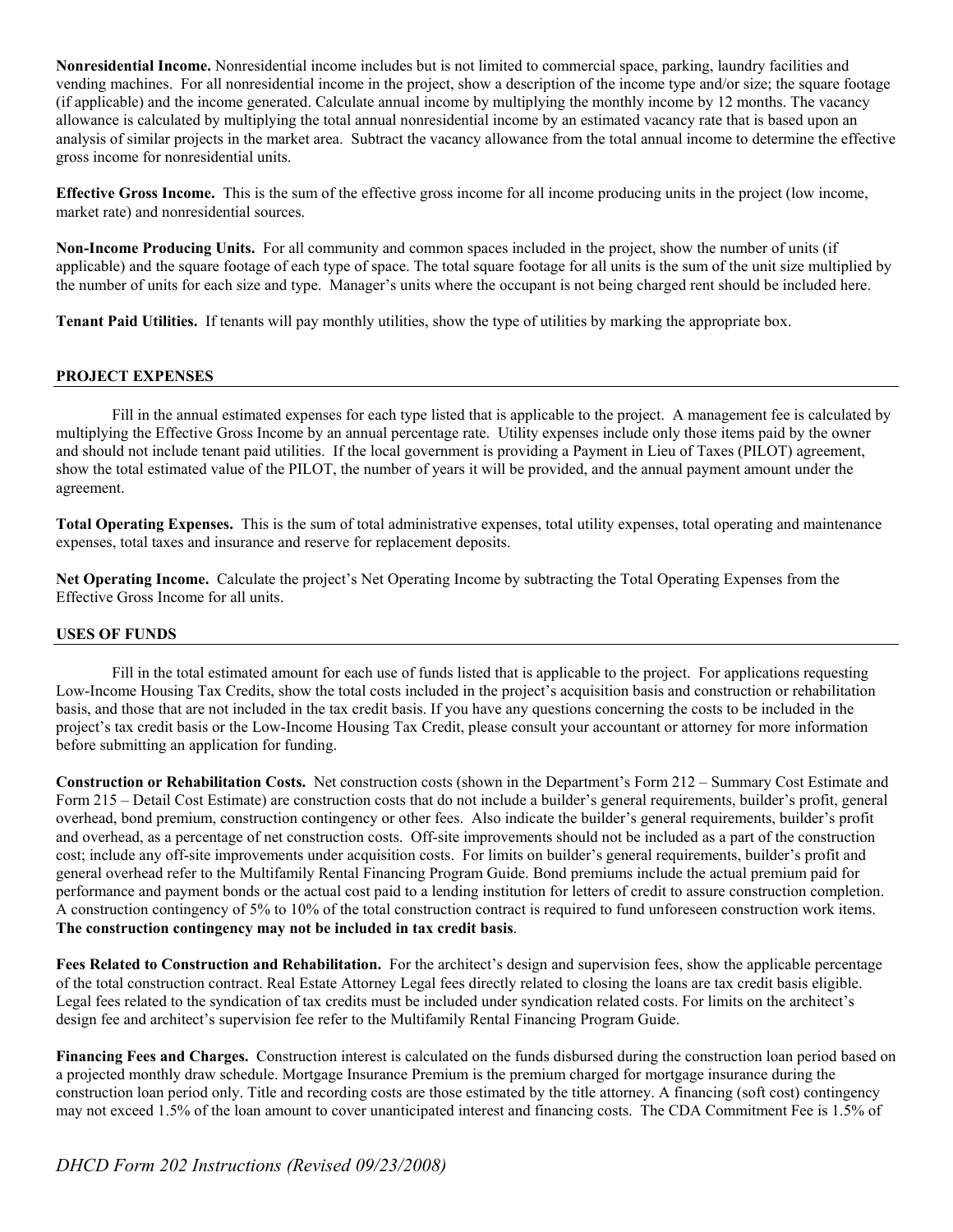the sum of the Department's loans. CDA's loan closing fee is \$20,000 for the first loan and \$1,000 for each additional loan. The tax credit reservation fee is 4% of the final annual credit allocation. The CDA loan reservation fee is \$4,000 per loan.

**Acquisition Costs.** If the site includes existing buildings, allocate the cost between land and buildings. Generally, there cannot have been any transfer of ownership within the past 10 years for buildings to be eligible for an acquisition tax credit.

**Total Development Costs.** This is the sum of total construction costs, total fees, total financing fees and charges and total acquisition costs.

**Maximum Developer's Fee.** The developer's fee is calculated as a percentage of total development costs. A fee of up to 15% is allowed on the first \$10 million of total development costs (less acquisition-related costs construction and soft cost contingencies) and up to 10% on total development costs (less acquisition-related costs and construction and soft cost contingencies) over \$10 million. A fee of up to 10% is allowed on the first \$10 million of acquisition-related costs and up to 5% on acquisition-related costs over \$10 million. Generally, the total developer's fee may not exceed \$2.5 million.

**Syndication Related Costs.** These are costs incurred when syndicating a project with historic tax credits or Low-Income Housing Tax Credits. Syndication related costs may not be paid with Department loan proceeds. Generally, these costs are not included in the project's tax credit basis.

**Guarantees and Reserves.** Guarantees and reserves should include only funded amounts required by the Department, other lenders or syndication firms and cannot be funded with Department loan proceeds. Refer to the Multifamily Rental Financing Program Guide for the Department's requirements for Guarantees and Reserves.

Total Uses of Funds. This is the sum of total development costs, developer's fee, total syndication related costs, and total guarantees and reserves.

#### **SOURCES OF FUNDS**

**Debt Service Financing.** For all must pay debt, indicate the type of funds, the name of the bond issuer or lender, the required debt coverage ratio, the total annual payment, the interest rate, the amortization period of the loan, the actual loan term, and the maximum supported loan amount. Also, show the annual payment associated with any bond insurance premium. For loans receiving credit enhancement, indicate the name of the credit enhancer.

**Cash Flow Financing and Grants.** For all loans that will be repaid from cash flow, show the type of funds, the name of the lender, the percentage of cash flow that will be applied to payments due on the loan, the anticipated annual payment, the interest rate, the loan term, and the loan amount. Calculate the maximum loan amount from Rental Housing Funds on the table that follows. Generally, the Rental Housing Fund loan may not exceed \$1.5 million. For grants, show the type of funds, the name of the grantor, the term of the grant (if applicable), and the amount of the grant.

**Total Debt.** Add the total loan amounts for the cash flow loans and the total maximum mortgage amounts for the debt service financing to determine the total debt.

**Equity.** Indicate the source and amount of equity proceeds generated from the sale of low income and/or historic tax credits. Also, identify the developer's equity that is not from syndication proceeds. The Department requires that equity from the sale of competitively allocated tax credits be sufficient to cover syndication related costs, guarantees and reserves, developer's fee and at least 10% of total development costs.

**Total Sources of Funds.** The total sources of funds are the sum of the total financing and the total equity and must equal the total uses of funds.

**Maximum Rental Housing Funds Loan Amount.** The maximum Departmental loan amount is calculated on the cost of the project and the amount of gap financing needed. Subtract the total debt service maximum mortgage amount, HOME financing from non-Departmental sources, the amount of any other cash flow loan, historic tax credit syndication proceeds and Low-Income Housing Tax Credit proceeds from the project's total development costs.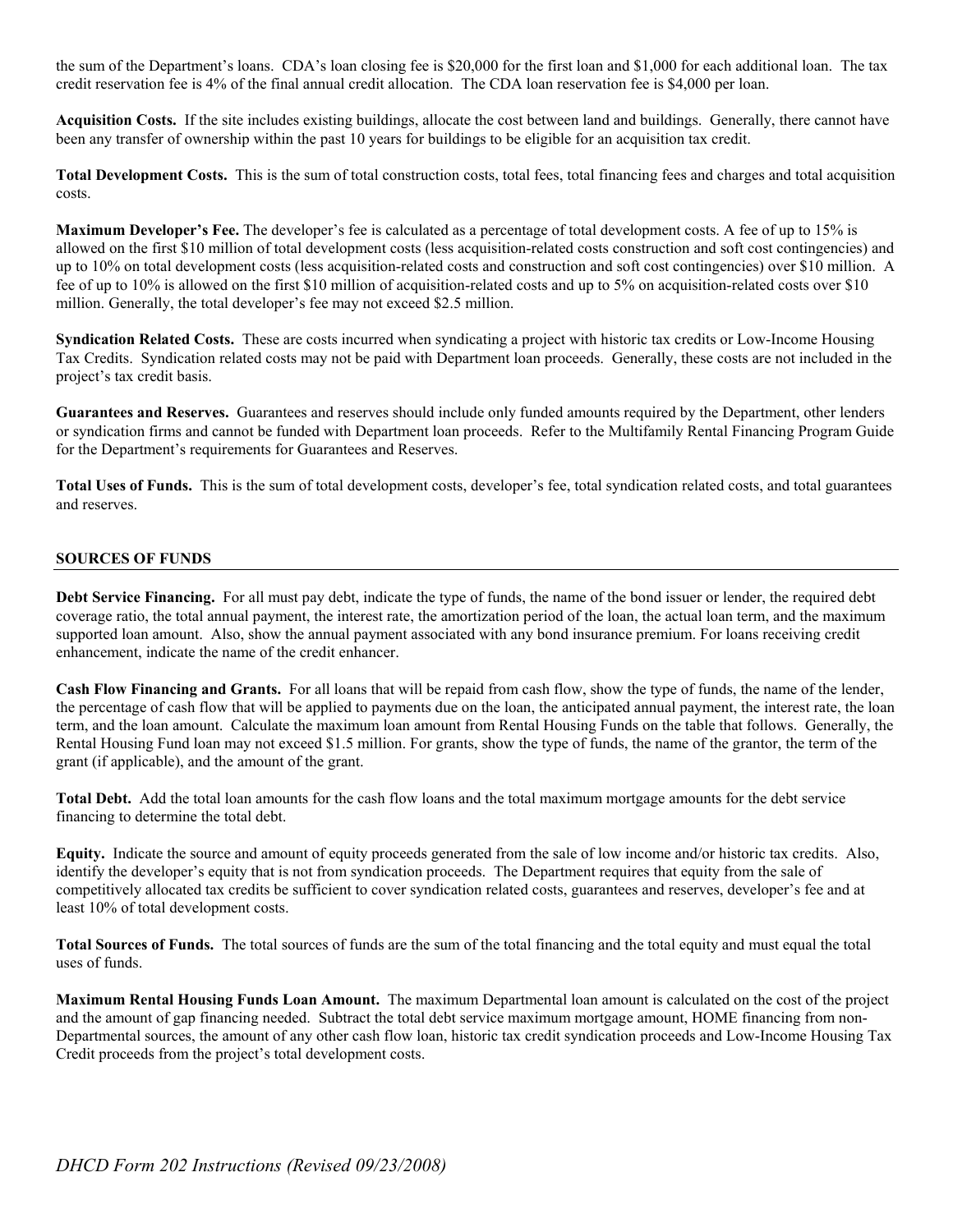### **LOW-INCOME HOUSING TAX CREDIT**

Complete this section only if you are applying for a Low-Income Housing Tax Credit from the Department. If you have any questions concerning this section or the Low Income Housing Tax Credit, please consult your accountant or attorney for more information before submitting an application for funding.

**Type of Low Income Housing Tax Credit Requested.** Mark each box that applies to the type(s) of tax credit you are requesting. To be eligible for an acquisition tax credit, the project must also include substantial rehabilitation. The Department's standard of substantial rehabilitation for threshold review is different than the federal Tax Credit definition. Refer to the Multifamily Rental Financing Program Guide for the Department's standard of substantial rehabilitation.

**Location and Placed-In-Service Information.** If you are requesting an acquisition or rehabilitation tax credit, complete this table for each building in the project. Show the following information for each building: a specific street address; the type of site control; the date each control document expires; the number of units; the purchase price; the date the building was last placed-in-service; the date the sponsor expects to place the building in service; and the number of years between the sponsor's anticipated placed-in-service date and the date the building was last placed in service. Generally, the building must not have been placed in service during the last 10 years to be eligible for an acquisition tax credit. The total purchase price should be the same as shown for acquisition costs on the Uses of Funds worksheet.

**Substantial Rehabilitation Determination.** To be eligible for a rehabilitation tax credit, the total costs associated with the rehabilitation must exceed the greater of \$6,000 per unit or 20% of the project's adjusted basis, although the Department requires a minimum of \$15,000 per unit in total hard costs. Check the box that applies to the project.

**Minimum Set-aside Election.** The sponsor must elect one of the two minimum set-aside elections under the tax credit program. At least 20% of the units must be occupied by households with income below 50% of the area median or 40% of the units must be occupied by households with income below 60% of the area median. The overall occupancy restrictions for the project shown on the General Information sheet will be used to calculate the tax credit basis. Make the election by marking one box only.

Rent Floor Election. Sponsors may elect to establish the rent floor for the project as of the date of allocation or the date the project is placed in service. Make the election by marking one box only.

**Syndication Information.** If the project will be syndicated, show the name of the syndication firm, contact person and telephone number, whether the offering is public or private, the type of investors, and the percentage, amount and the dates that funds will be paid into the partnership.

**Maximum Low-Income Housing Tax Credit Based on Eligible Costs.** This is the amount of tax credit the project is eligible for based on its qualified basis. The actual amount of tax credit the project receives may be less than the amount for which it is eligible and will be limited to the amount needed for financial feasibility. Calculate the adjusted project costs by subtracting from the Total Uses of Funds any federal grants financing qualifying costs, other non-qualifying financing, the value of any commercial space in the project, costs associated with any non-qualifying units of higher quality, and any historic tax credit. The new construction or rehabilitation basis may be increased up to 130% if the project is in a Federally-designated Qualified Census Tract (QCT) or Difficult Development Area (DDA) as published by the U.S. Department of Housing and Urban Development. The applicable fraction is the portion of the project that eligible low-income households will occupy. Multiply the eligible basis by the applicable fraction to find the qualified basis. The applicable percentages are the percentages calculated monthly by the Internal Revenue service based on the present values (either 30% or 70%, but commonly referred to as either 4% or 9% credits) of the total credits for federally subsidized, acquisition and non-federally subsidized properties. For the applicable percentage on new construction or rehabilitation, enter 4%, if the qualified basis is financed with tax-exempt bonds or other federal subsidy, otherwise, enter 9%. For the applicable percentage on acquisition costs, enter 4%. While the Department uses an applicable percentage of 4% and 9% for evaluation purposes, any allocation of tax credit will ultimately be limited to the actual applicable percentage in effect for the project. The Low-Income Housing Tax Credit eligible basis is the qualified basis multiplied by the applicable percentage.

**Estimated Low-Income Housing Tax Credit Syndication Proceeds.** Estimate the syndication proceeds that can be generated from any historic tax credit and the Low-Income Housing Tax Credit. Combine the Low-Income Housing Tax Credits generated by the project's eligible basis and multiply the total by 10 years to determine the total tax credit received over the period. Multiply this by the raise ratio from the syndication proposal to determine the gross proceeds generated by the Low-Income Housing Tax Credit. In the absence of a commitment from a syndication firm, the Department will apply a syndicator's raise rate based on its understanding of current market conditions. Contact the Department for the current estimated rate. Add to this the gross proceeds as the result of any historic tax credit for the total equity from syndication proceeds.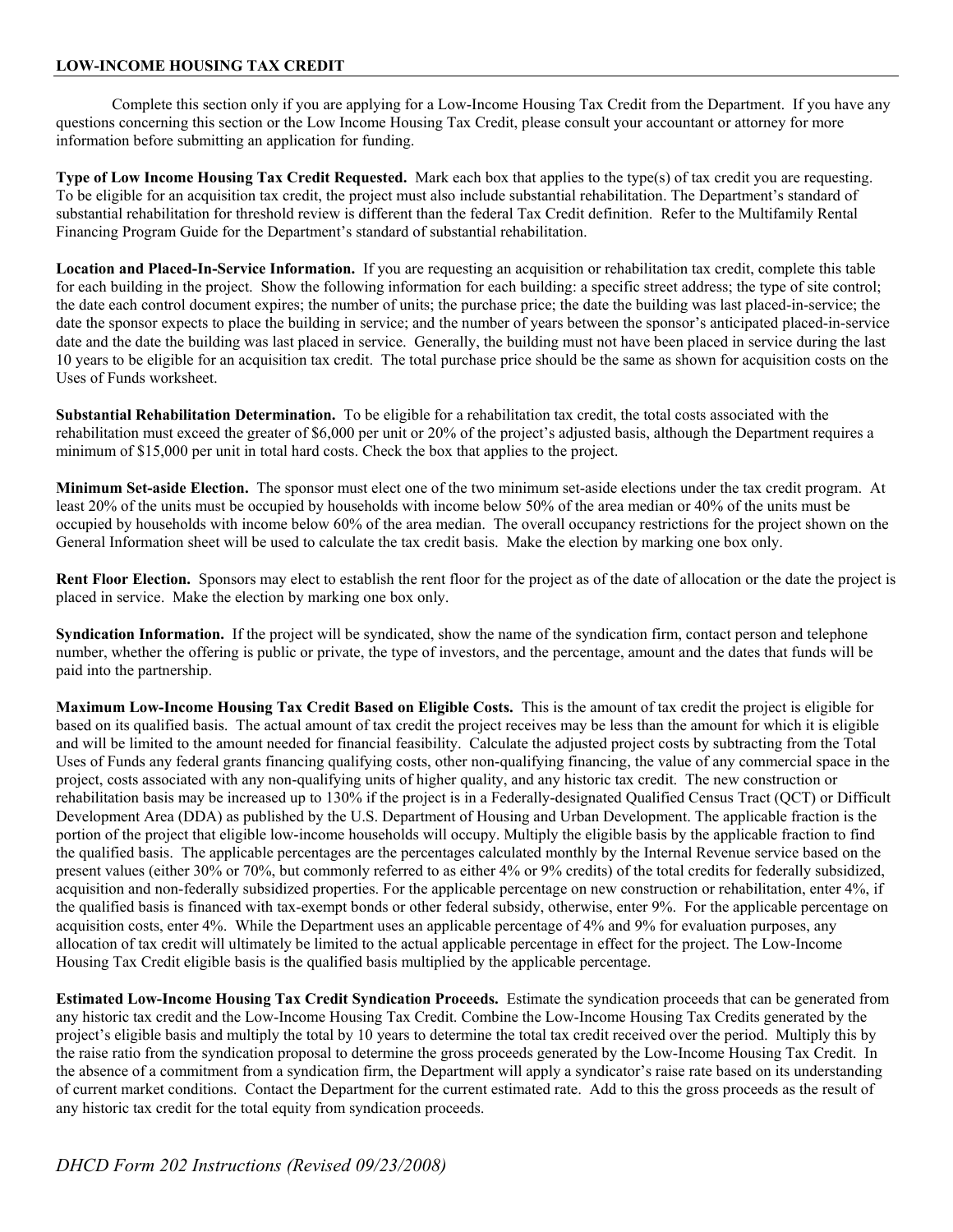**Maximum Low-Income Housing Tax Credit Based on Proceeds Needed.** This calculates the maximum amount of Low-Income Housing Tax Credit needed for the project. The proceeds needed are the lesser of the total Equity from Syndication Proceeds or the Financing Gap. Subtract the gross proceeds of any historic tax credit from the total proceeds needed to determine the proceeds needed from Low-Income Housing Tax Credits. Divide this by the raise ratio from the syndication proposal to figure the total tax credit received over the tax credit period. Divide this by the 10-year period to determine the maximum Low-Income Housing Tax Credit requested.

**Sources of Federal Financing.** Sponsors must disclose the amount of all direct and indirect federal funds that are financing qualified project costs. Show the federal funds applicable to the project. If a source of funds is not included, show the amount under other and provide a brief description.

**Applicable Fraction.** The applicable fraction is the portion of the project that eligible low-income households will occupy. The lesser of the percentage of low-income units to total units or low-income square footage to total square footage determines the applicable fraction.

**Applicable Percentage.** The applicable percentage is the rate determined monthly by the Internal Revenue Service based on the present value (30% for acquisition or federally subsidized development costs or 70% for non-federally subsidized development costs) of the Low Income Housing Tax Credits estimated to be received by the project. The percentages generated by the present value calculations are commonly referred to as 4% credits for acquisition or for federally subsidized development or 9% for non-federally subsidized development.

**Historic Tax Credit.** Calculate the gross proceeds from any historic tax credit by multiplying the amount of the historic tax credit by the raise ratio from the syndication proposal.

## **PROJECT SUMMARY INFORMATION**

**General Information.** Provide the project information, funding applied for, and occupancy restrictions of the project.

**Project Income.** Indicate total units for the low-income units, market rate units and nonresidential sources from the Project Income worksheet. The Potential Gross Income will automatically populate based on the information entered in the Project Income worksheet. Fill in the number of years until sustaining occupancy; the years until sustaining occupancy are the number of years between the application submission date and the estimated date of sustaining occupancy shown in the anticipated development schedule. For the annual trending, fill in the estimated annual increase in rents. The trend can be based upon experience with similar projects or determined in the market study. The trended income (at the time of sustaining occupancy) will be calculated by multiplying the annual income by the sum of the years until sustaining occupancy and annual trending rate and adding this result to the annual income. The vacancy allowance is the sum of the trended income multiplied by the vacancy rate for each unit type. These figures will automatically populate the 20-Year Operating Pro Forma in the next worksheet.

**Project Expenses and Cash Flow.** The annual expense for each project expense category will automatically populate based on the information entered in the Project Expenses worksheet. For administrative, utility, operating maintenance, taxes and insurance, and reserve for replacement, indicate the number of years until sustaining occupancy and the annual trending rate. The management fee is not trended but is always a percentage of effective gross income. The other expenses will be trended by multiplying the annual expense by the sum of the years until sustaining occupancy and annual trending rate and adding this result to the annual expenses.

**Sources and Uses of Funds.** The summary information will be drawn from information you completed on the Sources of Funds and Uses of Funds worksheets.

**Project Description.** Enter a narrative description that highlights the unique or innovative characteristics of the project.

## **20-YEAR OPERATING PRO FORMA**

**Income.** The trended income will automatically populate based on the information entered in the Project Summary Worksheet. Each year after that, the annual income for the low income, market rate and nonresidential units should be trended forward by the rate shown in the Project Summary Information worksheet. Income is trended annually by multiplying the previous year's income by the trending rate and adding it to the previous year's annual income. The vacancy allowance is the sum of the vacancy rate times the gross income for each type of income.

*DHCD Form 202 Instructions (Revised 09/23/2008)*